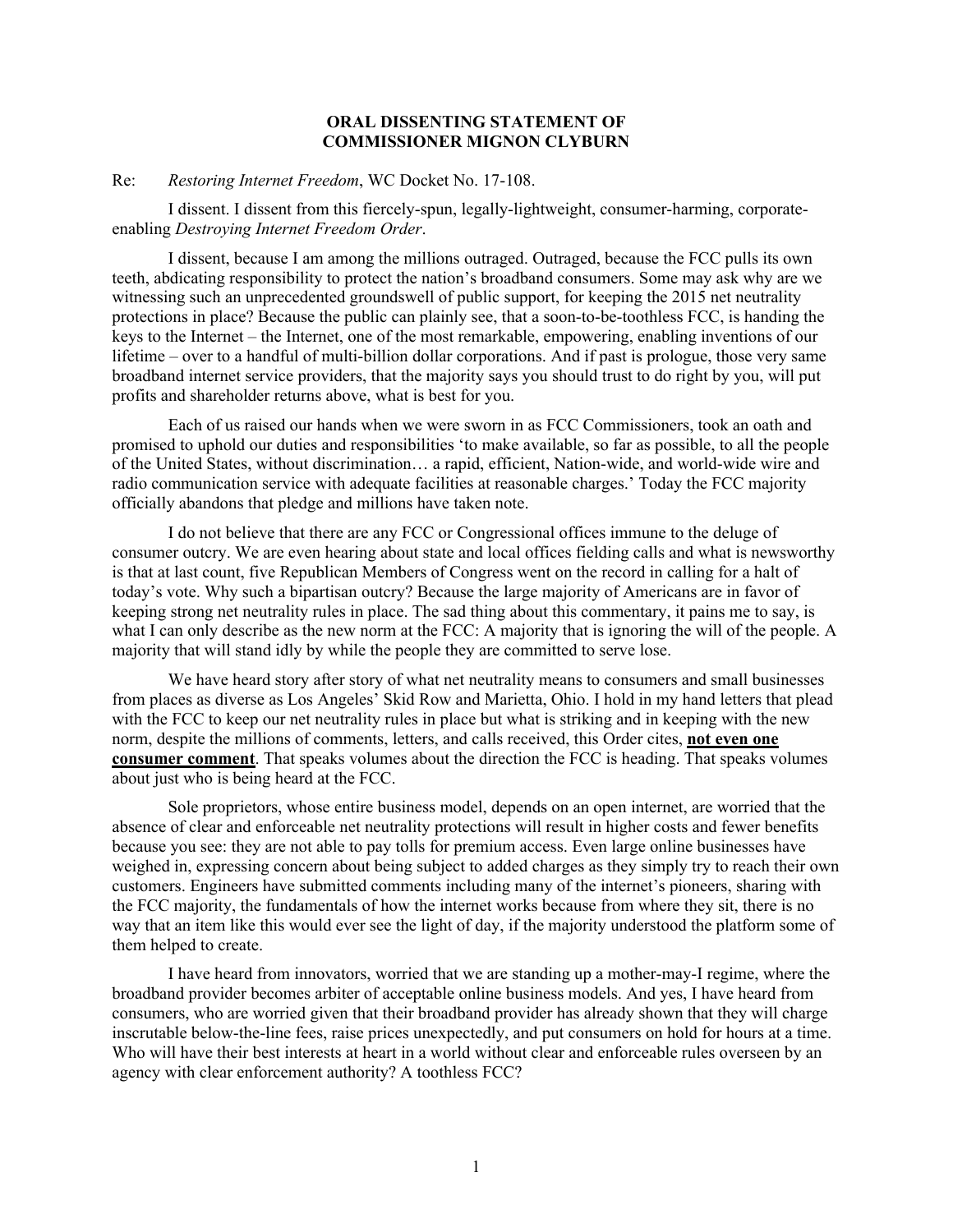There has been a darker side to all of this over the past few weeks. Threats and intimidation. Personal attacks. Nazis cheering. Russian influence. Fake comments. Those are unacceptable. Some are illegal. They all are to be rejected. But what is also not acceptable, is the FCC's refusal to cooperate with state attorney general investigations, or allow evidence in the record that would undercut a preordained outcome.

Many have asked, what happens next? How will all of this – Net Neutrality, my internet experience, look after today? My answer is simple. When the current protections are abandoned, and the rules that have been officially in place since 2015 are repealed, we will have a Cheshire cat version of net neutrality. We will be in a world where regulatory substance fades to black, and all that is left is a broadband provider's toothy grin and those oh so comforting words: we have every incentive to do the right thing. What they will soon have, is every incentive to do their own thing.

Now the results of throwing out your Net Neutrality protections, may not be felt right away. Most of us will get up tomorrow morning and over the next week, wade through hundreds of headlines, turn away from those endless prognosticators, and submerge ourselves in a sea of holiday bliss. But what we have wrought will one day be apparent and by then, when you really see what has changed, I fear, it may not only be too late to do anything about it, because there will be no agency empowered to address your concerns. This item insidiously ensures the FCC will never be able to fully grasp the harm it may have unleashed on the internet ecosystem. And that inability might lead decisionmakers to conclude, that the next internet startup that failed to flourish and attempted to seek relief, simply had a bad business plan, when in fact what was missing was a level playing field online.

Particularly damning is what today's repeal will mean for marginalized groups, like communities of color, that rely on platforms like the internet to communicate, because traditional outlets do not consider their issues or concerns, worthy of coverage. It was through social media that the world first heard about Ferguson, Missouri, because legacy news outlets did not consider it important until the hashtag started trending. It has been through online video services, that targeted entertainment ecosystem has thrived, where stories are finally being told because those same programs were repeatedly rejected by mainstream distribution and media outlets. And it has been through secure messaging platforms, where activists have communicated and organized for justice without gatekeepers with differing opinions blocking them.

Where will the next significant attack on internet freedom come from? Maybe from a broadband provider allowing its network to congest, making a high-traffic video provider ask what more can it pay to make the pain stop. That will never happen you say? Well it already has. The difference now, is the open question of what is stopping them? The difference after today's vote, is that no one will be able to stop them.

Maybe several providers will quietly roll out paid prioritization packages that enable deeppocketed players to cut the queue. Maybe a vertically-integrated broadband provider decides that it will favor its own apps and services. Or some high-value internet-of-things traffic will be subject to an additional fee. Maybe some of these actions will be cloaked under nondisclosure agreements and wrapped up in mandatory arbitration clauses so that it will be a breach of contract to disclose these publicly or take the provider to court over any wrongdoing. Some may say "of course this will never happen." But after today's vote, what will be in place to stop them?

What we do know, is that broadband providers did not even wait for the ink to dry on this Order before making their moves. One broadband provider, who had in the past promised to not engage in paid prioritization, has now quietly dropped that promise from its list of commitments on its website. What's next? Blocking or throttling? That will never happen? After today's vote, exactly who is the cop of the beat that can or will stop them?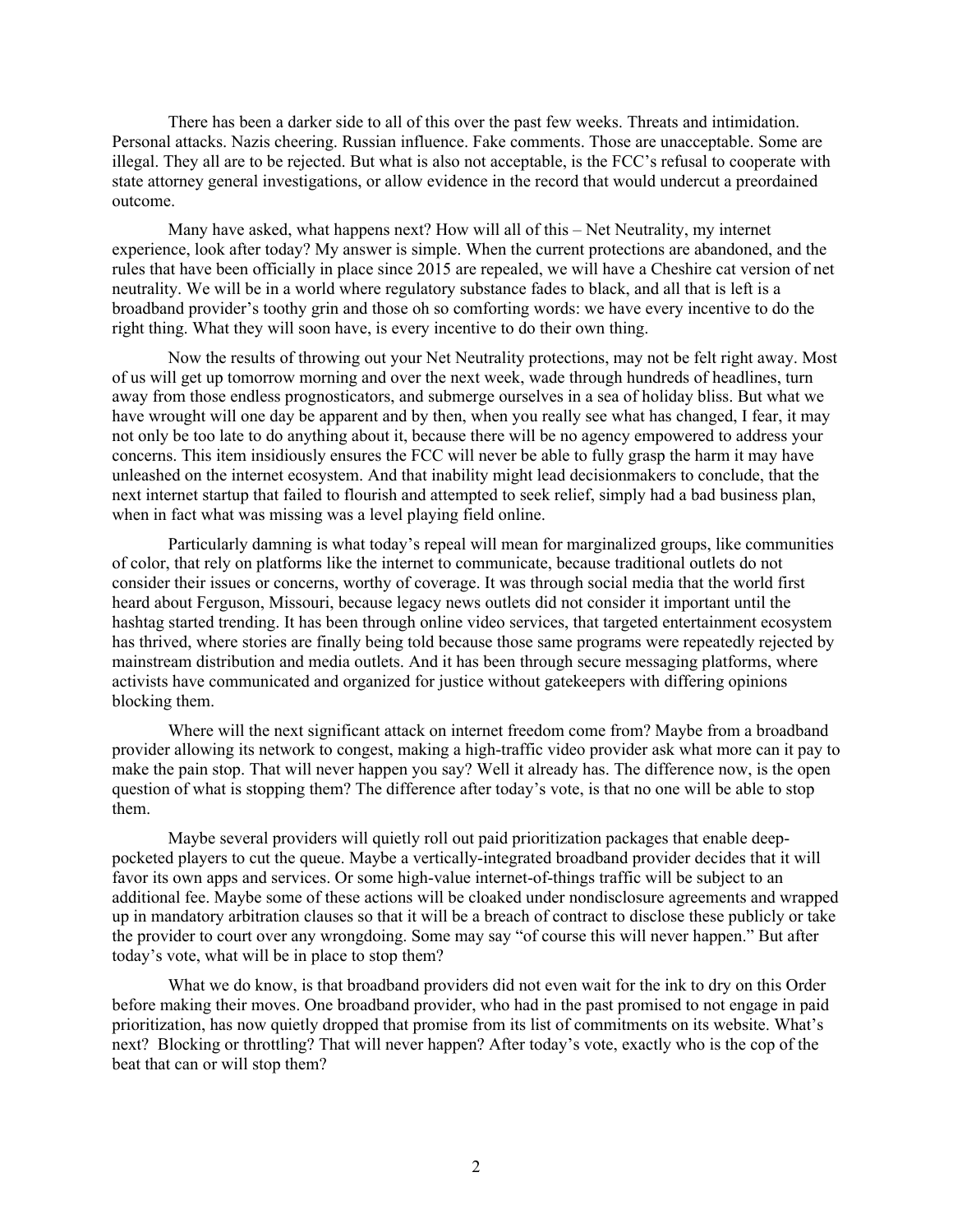And just who will be impacted the most? Consumers and small businesses, that's who. The internet continues to evolve and has become ever more critical for every participant in our  $21<sup>st</sup>$  century ecosystem: government services have migrated online, as have educational opportunities and job notices and applications, but at the same time, broadband providers have continued to consolidate, becoming bigger. They own their own content, they own media companies, and they own or have an interest in other types of services.

Why are millions so alarmed? Because they understand the risks this all poses and even those who may not know exactly what Title II authority is, know that they will be at risk without it.

I have been asking myself repeatedly, why the majority is so singularly-focused on overturning these wildly-popular rules? Is it simply because they felt that the 2015 Net Neutrality order, which threw out over 700 rules and dispensed with more than 25 provisions, was too heavy-handed? Is this a ploy to create a "need" for legislation where there was none before? Or is it to establish uncertainty where little previously existed?

Is it a tactic to undermine the net neutrality protections adopted in 2015 that are currently parked at the Supreme Court? You know, the same rules that were resoundingly upheld by the D.C. Circuit last year? No doubt, we will see a rush to the courthouse, asking the Supreme Court to vacate and remand the substantive rules we fought so hard for over the past few years, because today, the FCC uses legallysuspect means to clear the decks of substantive protections for consumers and competition.

It is abundantly clear why we see so much bad process with this item: because the fix was already in. There is no real mention of the thousands of net neutrality complaints filed by consumers. Why? The majority has refused to put them in the record while maintaining the rhetoric that there have been no real violations. Record evidence of the massive incentives and abilities of broadband providers to act in anticompetitive ways are missing from the docket? Why? Because those in charge have refused to use the data and knowledge the agency does have, and has relied upon in the past to inform our merger reviews. As the majority has shown again and again, the views of individuals do not matter, including the views of those who care deeply about the substance, but are not Washington insiders.

There is a basic fallacy underlying the majority's actions and rhetoric today: the assumption of what is best for broadband providers, is best for America. Breathless claims about unshackling broadband services from unnecessary regulation, are only about ensuring that broadband providers, have the keys to the internet. Assertions that this is merely a return to some imaginary status quo ante, cannot hide the fact, that this is the very first time, that the FCC, has disavowed substantive protections for consumers online.

And when the current, 2015 Net Neutrality rules are laid to waste, we may be left with no single authority with the power to protect consumers. Now this Order loudly crows about handing over authority of broadband to the FTC, but what is absent from the Order and glossed over in that haphazardly issued afterthought of a Memorandum of Understanding or MOU, is that the FTC is an agency, with no technical expertise in telecommunications; the FTC is an agency that may not even have authority over broadband providers in the first instance; the FTC is an agency that if you can even reach that very high bar of proving unfair or deceptive practices and that there is *substantial* consumer injury, it will take years upon years to remedy. But don't just take my word for it: even one of the FTC's own Commissioners has articulated these very concerns. And if you're wondering why the FCC is preempting state consumer protection laws in this item **without notice**, let me help you with a simple jingle that you can easily commit to memory: If it benefits industry, preemption is good; if it benefits consumers, preemption is bad.

Reclassification of broadband will do more than wreak havoc on net neutrality. It will also undermine our universal service construct for years to come, something which the Order implicitly acknowledges. It will undermine the Lifeline program. It will weaken our ability to support robust